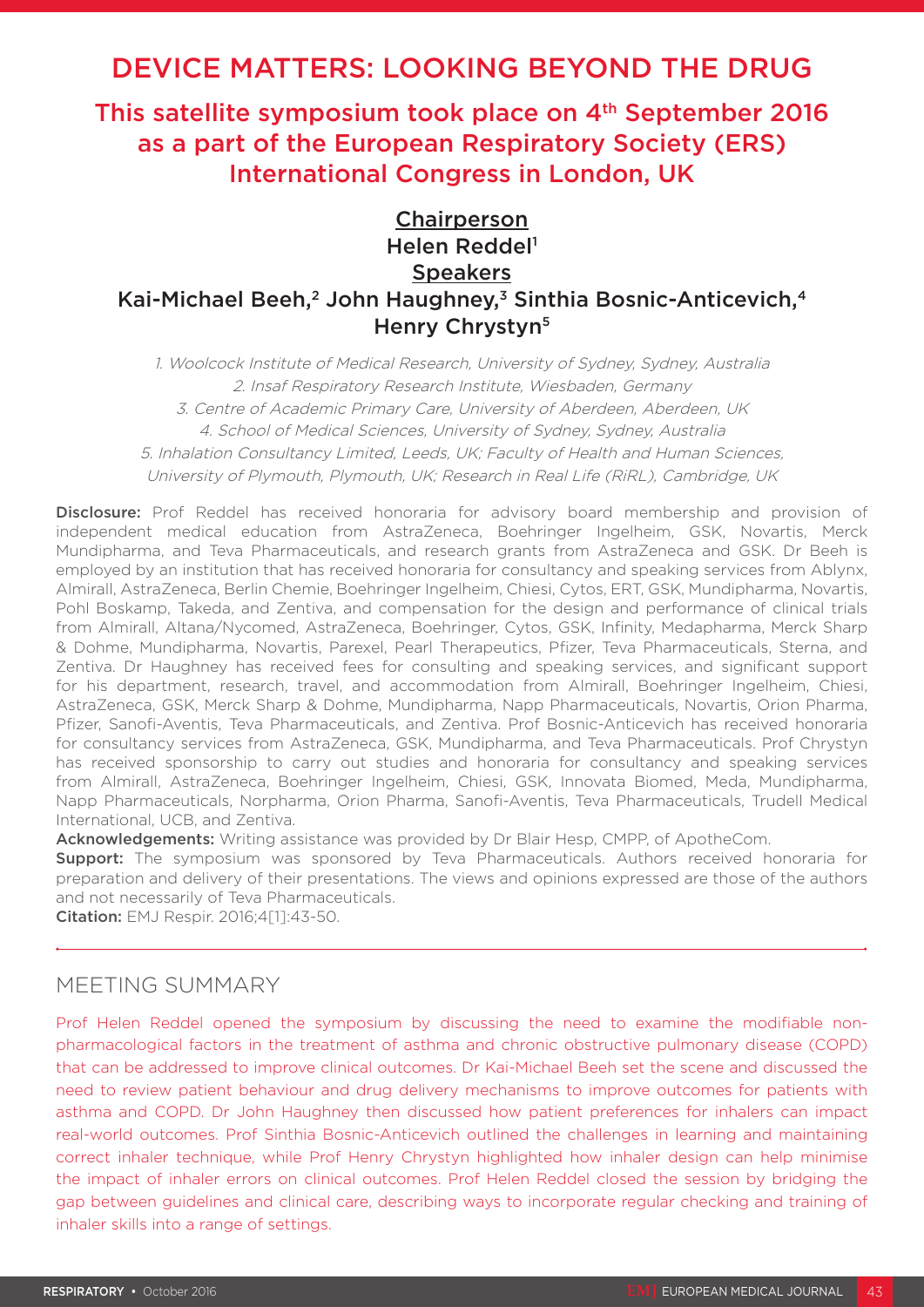The meeting objectives were to look beyond drugs to the role of devices in optimising asthma and COPD management, to understand the impact of inhaler technique on treatment efficacy, to review how patient perspectives about their inhaler can impact on clinical outcomes, and to discuss how to implement current clinical guidelines on inhaler technique in day-to-day clinical care.

### Introduction

### Professor Helen Reddel

Much of the discussion surrounding improving treatment outcomes for patients with asthma and COPD focusses on developing new pharmacotherapies. However, there are a number of modifiable non-pharmacological factors that can also be targeted. Patient lifestyle changes such as quitting smoking may offer significant gains, but from a therapeutic perspective there is also the opportunity to improve not just the efficacy, but the delivery of pharmacotherapy for asthma and COPD using new devices and improved inhaler technique.

# Looking Beyond the Drug in Asthma and Chronic Obstructive Pulmonary Disease

#### Doctor Kai-Michael Beeh

Global healthcare spending has increased steadily over the past decade.<sup>1</sup> However, while increasing investment in healthcare initially corresponded to fewer hospitalisations for patients with asthma, increasing expenditure has not translated into further benefits in recent years.<sup>2</sup> Therefore, the focus for improving outcomes for patients with asthma or COPD has turned to allocating healthcare resources to strategies beyond drug therapy, such as increasing therapeutic adherence and personalising patient care.

Outcomes for patients with asthma may also be stagnating because physicians are misdiagnosing asthma severity. A 2014 National Review of Asthma Deaths report following an audit of asthma deaths in the UK found that of the 155 people who died from asthma, 58% were labelled by their physician as having mild or mild-to-moderate asthma.<sup>3</sup> These concerns have been validated in a Canadian study where physicians were asked to rate disease severity in patients with confirmed uncontrolled asthma.4 Despite having confirmed uncontrolled asthma, 43% of these patients were labelled by the physician as having adequate, good, or very good asthma control, indicating that physicians are misunderstanding or underestimating the importance of the concept of asthma control.<sup>4</sup> However, inaccurate physician assessment of asthma control may be due to patients' inability to accurately recall their symptoms or a poor perception of some symptoms.5

As they are chronic conditions, therapeutic adherence is the cornerstone of both asthma and COPD management. Treatment adherence (>80% use of medication) in patients with COPD, in particular, is associated with a significantly lower risk of severe exacerbations and a reduced risk of mortality.<sup>6</sup> Despite this, adherence is relatively poor, with approximately 25–46% of patients remaining adherent to maintenance therapy.<sup>7</sup>

While it could be argued that a large proportion of these patients have mild disease and therefore do not require frequent medication, it has been demonstrated that adherence is independent of disease severity.<sup>8</sup> For this reason, it is now recognised that there are multiple behavioural features which underpin medication non-adherence including:9

- At-risk behaviours
- Patients not applying their preventive strategies. such as smoking cessation
- Use of non-observed medications
- Missed appointments
- Erratic/intermittent adherence
- Auto-adjustment of doses

Inhaler satisfaction is also strongly associated with increased therapeutic adherence, with one study demonstrating that greater patient-rated inhaler satisfaction is associated with better physicianassessed treatment compliance.10 Despite clinical outcomes being reliant on adherence and patient satisfaction, these features are rarely taken into consideration in health technology assessments evaluating pharmaceuticals.

The emergence of phenotype-based drugs for asthma has also made the personalisation of therapy possible. For example, the anti-interleukin-5 therapy reslizumab has shown significant benefit in reducing the annual exacerbation rate for patients with elevated blood eosinophils ( $\geq$ 400 cells/ $\mu$ L).<sup>11</sup>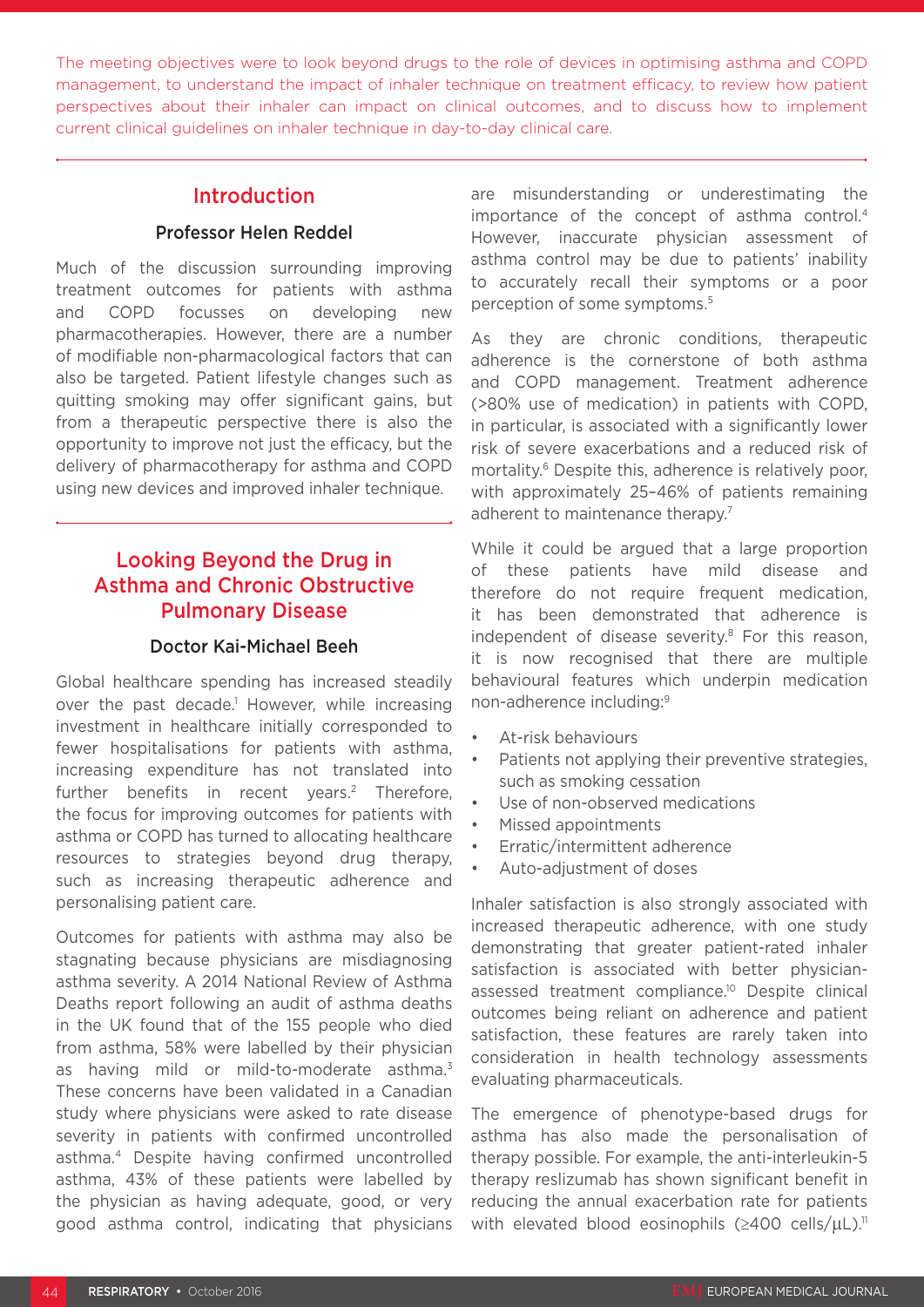By tailoring treatment according to this phenotype, potential non-responders can be identified and avoid unnecessary exposure to a drug that is likely to be ineffective.

In conclusion, increased healthcare expenditure does not necessarily translate to better clinical outcomes for patients with COPD or asthma, highlighting the need to prioritise resource allocation to increase the value of patient care.<sup>1,2</sup> Existing options for resource allocation include disease assessment and monitoring and management of the disease. Additionally, the emergence of phenotype-based drugs for asthma makes treatment personalisation a reality<sup>11</sup> and further resources should be allocated towards tailoring treatment towards the likelihood of a clinical response.

# Do Inhalers and Their Correct Use Contribute to Good Patient Management?

#### Doctor John Haughney

Achieving good asthma control is complex, with many contributing factors, such as diagnosis, concomitant conditions, inhaler technique, compliance, and drug therapy selection.5 While good asthma control is an elusive goal for many patients, it may be achieved by addressing each of the following factors.<sup>5</sup> Key determinants of the effectiveness of inhaled treatments include:12

- Efficacy through pharmacological properties
- Optimal drug delivery
- The way treatments are used (e.g. correct inhaler technique and treatment adherence)

Advances over the last 20–30 years in inhaler drug delivery technology have improved inhaler efficiency.5,13 However, the study of inhalers in randomised controlled trials (RCTs) was slowed by the publication of findings from a systematic review in 2001, in which it was demonstrated that alternative inhaler devices were no more effective than pressurised metered dose inhalers (MDI).14 This led to pressurised MDIs becoming the recommended first-line delivery device.

However, the question arises as to whether the findings of these RCTs can be generalised to real life. Compared with the real world, selection bias in RCTs can exclude patients with poor device technique, and clinical studies are conducted with an increased focus on educating subjects on inhaler technique and promoting treatment adherence. A further systematic review of inhaler efficiency showed that when each device is used with the correct inhalation technique, each device offers equivalent efficacy.<sup>13</sup> However, many patients do not know how to use their device correctly and incorrect inhaler use is associated with poor asthma control.5,15 Therefore, poor inhaler technique and adherence are key contributors to treatment failure in real life.

A real-world study examining the relationship between inhaler satisfaction, treatment adherence, and outcomes has reported that drug delivery attributes of the inhaler and higher adherence are related to better treatment outcomes.16 While the relationship was not statistically significant, it was noted that being able to use the device properly was related to optimal medication delivery, and therefore likely to contribute to device satisfaction and improved asthma control.<sup>16</sup> The FINHALER study examined patient preferences across three different devices and found that whilst an intuitive device can play a role in achieving correct device technique and improved compliance, face-to-face education is essential for achieving a high prevalence of correct inhaler technique and improving patient outcomes.<sup>17</sup>

Individual perceptions and preferences should be considered during inhaler treatment selection, where factors such as adherence and inhalation technique are associated with patient preference.<sup>12</sup> A structured approach to individual patient treatment is important, as is an understanding that good control will not be achieved by a 'magic bullet' but rather by an attempt to better manage all elements, including device selection and correct inhaler technique.

### Inhaler Device Mastery: Results from Handling Studies

#### Professor Sinthia Bosnic-Anticevich

Considering the plethora of information available to inhaler users, the fact that inhalers are still routinely used incorrectly is a multifaceted problem. Recent data show that 73% of patients consider their inhaler technique to be good or excellent, 86% of patients consider their inhaler easy to use, and as many as 96% of patients have not had their inhaler technique checked in the last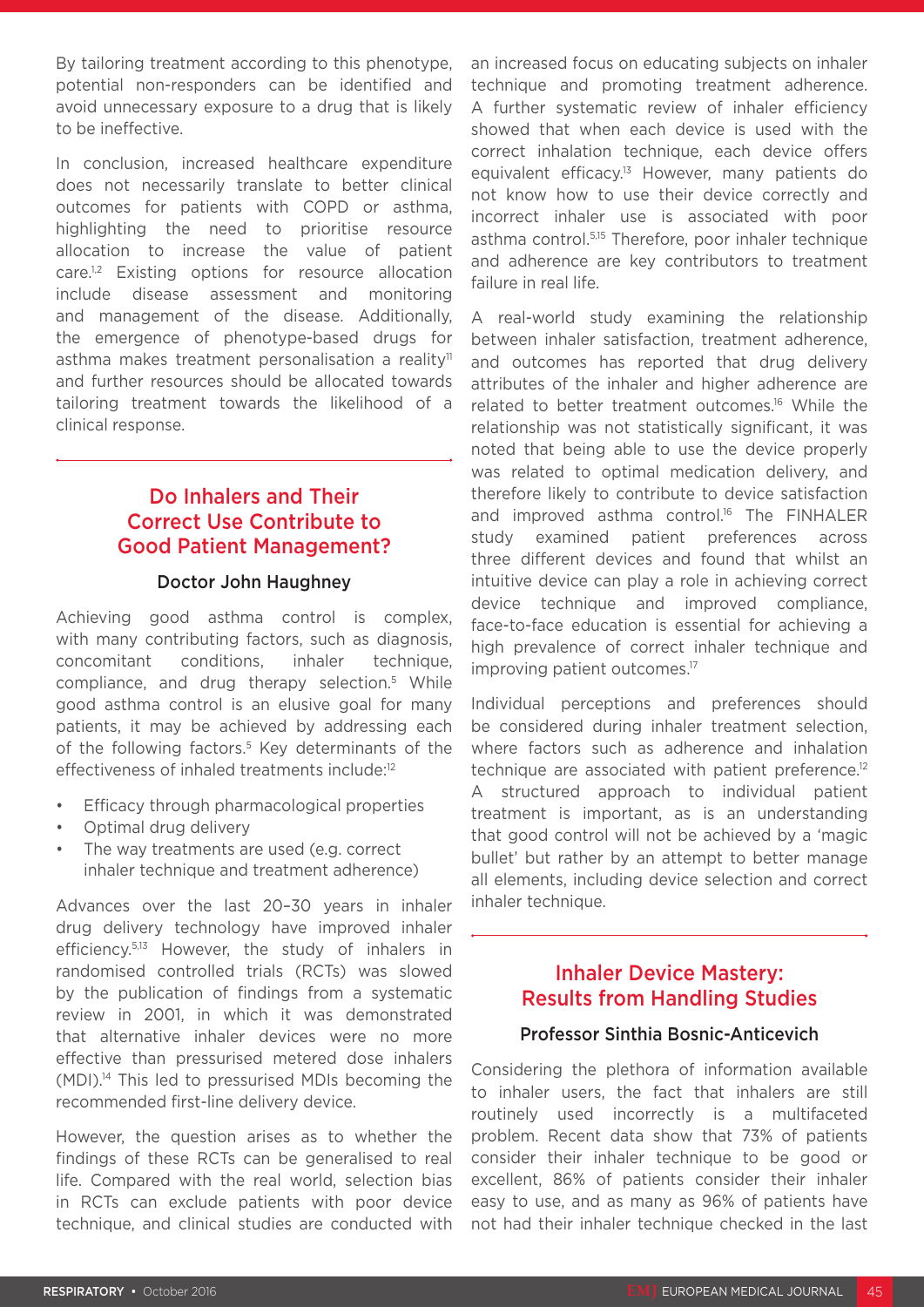12 months.18,19 Therefore, while there is a need to actively train inhaler users on proper technique, it has previously been shown that written package inserts alone may be ineffective.<sup>20,21</sup>

Furthermore, considering that a high proportion of patients inaccurately believe that their technique is adequate, $18$  there appears to be a disconnect between inhaler technique theory and practice, as mastery at the time of teaching does not translate into maintenance of correct inhaler technique over time.20,21 In particular, many common inhaler errors that can translate into poorer clinical outcomes are related to both the incorrect operation of the device itself as well as poor inhalation technique.5,15

In a recent proof-of-concept study, methods of instructing subjects on optimal inhaler technique have been investigated in non-asthma sufferers who were naïve to correct inhaler technique.<sup>22</sup> Subjects were provided with one of two dry powder inhalers (DPIs), a Turbuhaler® (AstraZeneca) or a Spiromax® (Teva Pharma), without any formal training.23,24 If correctly using the inhaler was not immediately intuitive, participants were given written instructions to assist them. If this was not effective subjects were instructed using a video, and if they were still unable to demonstrate correct inhaler technique individual feedback was provided on the particular errors they were making.23,24 One month after receiving training, patients were required to demonstrate their inhaler technique and it was found that there was a significant difference between the two inhalers.<sup>23,24</sup> A significantly greater proportion of subjects who failed to intuitively demonstrate correct inhaler technique with both inhalers, but who had received written and video instruction, maintained correct inhaler technique.23,24 Moreover, subjects who had received written or video instruction were also more likely to maintain correct inhaler technique when using a Spiromax compared with a Turbuhaler.23,24 Subjects also reported a preference for Spiromax.23,24 Interestingly, a learning effect was found in that after subjects were taught the proper technique for the first inhaler, they were faster at demonstrating correct inhaler technique with the subsequent inhaler. $23,24$ 

Overall, correct inhaler technique is an important skill to master but it appears to be subject to skill fade. The correct technique for using some inhalers, such as the Spiromax, does however appear to be easier to maintain than others, such as the Turbuhaler, and appropriate instructional techniques need to be investigated.21,23,24,26 Identifying patient-related factors and predictors of poor inhaler usage when patients begin to use inhalers could help to alleviate long-term problems with inhaler technique before they manifest.



#### Figure 1: Relationship between A) patient compliance and overall satisfaction with inhaler, and B) patient compliance and exacerbations for patients with chronic obstructive pulmonary disease expressed as mean ±95% confidence intervals.

Coefficients of determination  $(R^2)$  are derived from a generalised additive model. *Adapted from Chrystyn 2010.10*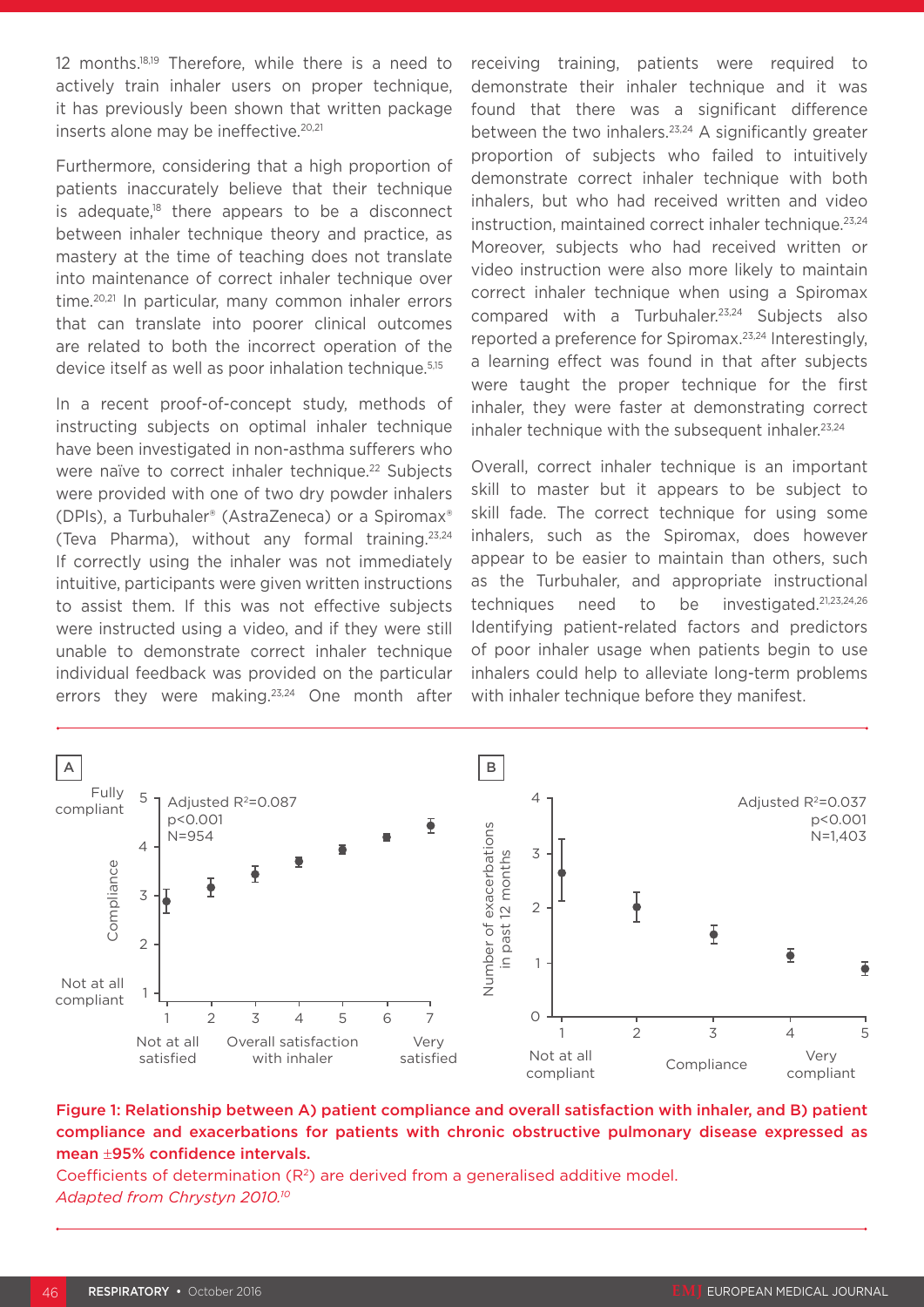

### Figure 2: Selected (source) and replayed (simulated) flow profiles for patients using the Spiromax® and Turbuhaler® inhalers using weak (10<sup>th</sup> percentile), medium (50<sup>th</sup> percentile), and strong (90<sup>th</sup> percentile) inhalation profiles.

## The Patient's Perspective: What is Happening Outside the Clinic?

#### Professor Henry Chrystyn

Real-world patients rarely have perfect inhalation technique and inhaler errors contribute to the more than €400 million in annual healthcare costs in the UK alone (>€500/person with asthma or COPD annually).26 Therefore, to achieve optimal outcomes for patients with asthma or COPD it is necessary to provide an inhaler that is simple and intuitive to use, while also being minimally affected by a patient's technique to ensure maximum efficacy.27,28 Patients who are satisfied with the ease of use and efficacy of their inhaler are more likely to have good treatment adherence and to comply with any treatment instructions leading to a positive feedback loop as they achieve improved disease control and greater satisfaction with their inhaler (Figure 1).<sup>10</sup>

Inhaler errors can be classified into three categories:

- Dose emission errors
- Dose preparation errors
- Inhalation manoeuvre errors

Dose emission and preparation errors are often a function of the inhaler device itself. MDIs offer consistent dose emission, whereas the dose emission for DPIs ranges from consistent to erratic. Dose preparation errors are also device-specific, and can be a result of the operation and loading of the device, orientation when used, or whether or not the device is shaken prior to use.

Preparing the dose in the wrong orientation is one of the most common inhaler errors, but the orientation of a Spiromax inhaler does not affect dose emission.29-31 The removal of dose orientation as an inhaler error accounts for a large proportion of the 39% lower odds of inhaler errors after 12 weeks of using a Spiromax versus a Turbuhaler inhaler (95% confidence interval: 16–56%, p=0.003), highlighting the ability of inhaler design to minimise errors.<sup>32</sup>

Inhalation errors are common for all inhalers and relate to the generic instruction to inhale as fast as you can and to continue for as long as possible. This instruction is necessary to ensure appropriate flow-dependent dose emission, particularly for DPIs,<sup>33,34</sup> but given that inhalation errors are patient as opposed to device-dependent, no significant difference in inhalation errors was observed between the Spiromax and Turbuhaler.

As peak inspiratory flow is also highly variable between patients,<sup>35,36</sup> device design is often the most effective method for minimising the impact of flow rate on dose emission. For example, Spiromax offers consistent fine particle dose delivery, regardless of inhalation profile (Figure 2), whereas the fine particle dose delivery with a Turbuhaler is flow-dependent.<sup>36</sup>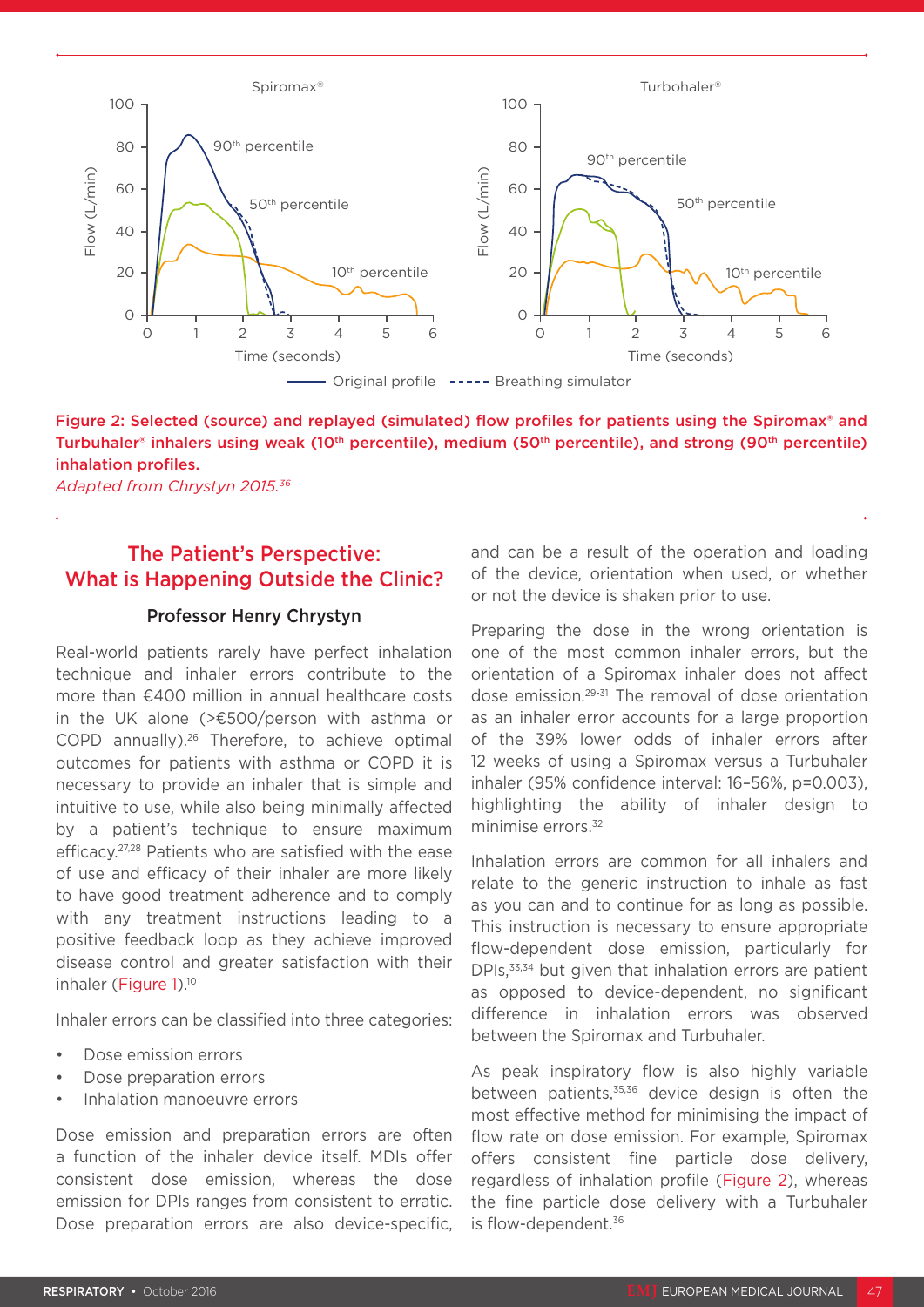#### Table 1: Opportunities to demonstrate proper inhaler technique in healthcare and community settings.

| Setting                                                                                                 | Opportunity                                                                                                                                                                                                                                                                                                      |
|---------------------------------------------------------------------------------------------------------|------------------------------------------------------------------------------------------------------------------------------------------------------------------------------------------------------------------------------------------------------------------------------------------------------------------|
| Specialist clinics<br>or a clinic where<br>respiratory function  <br>laboratory testing<br>is performed | Patients can be asked to demonstrate their current inhaler technique when given a<br>$\bullet$<br>bronchodilator during spirometry<br>Patients can be educated about proper inhaler technique alongside other routine clinical<br>$\bullet$<br>education, such as self-management education                      |
| Hospital ward                                                                                           | Inhaler technique can be demonstrated either while the patient is on the ward or upon<br>$\bullet$<br>hospital discharge                                                                                                                                                                                         |
| Emergency<br>department                                                                                 | Time may be severely limited, so proper processes need to be implemented to ensure<br>$\bullet$<br>that a consistent technique is taught to staff and subsequently passed onto patients<br>Inhaler technique can be demonstrated either while the patient is in the department<br>$\bullet$<br>or upon discharge |
| Primary care                                                                                            | During scheduled review visits<br>$\bullet$<br>After discharge from hospital<br>$\bullet$<br>On tablets or a television, while patients are in the waiting room<br>$\bullet$                                                                                                                                     |
| Pharmacy                                                                                                | When a new prescription is dispensed, because the pharmacist is the last healthcare<br>$\bullet$<br>professional to see a patient prior to using their inhaler<br>Patients presenting with a flare-up<br>$\bullet$                                                                                               |
| In the community                                                                                        | Patient organisations and clubs, or lay educators, can teach and/or correct<br>inhaler technique                                                                                                                                                                                                                 |

Therefore, patients with asthma or COPD should use inhalers that minimise the risk of errors through effective and intuitive inhaler design as this can improve clinical outcomes and treatment adherence, which is likely to translate to these patients and place a reduced economic burden on healthcare systems.

# Inhaler Skills Training: Bridging the Gaps Between Guidelines and Clinical Care

### Professor Helen Reddel

The Global Initiative for Asthma (GINA) strategy report together with multiple national guidelines emphasise the importance of correct inhaler technique and adherence for patients with asthma. While these resources recommend that inhaler skills training should be provided frequently, e.g. before initiating therapy, during self-management education, after hospital discharge, and before stepping up therapy, healthcare professionals (HCPs) have a limited timeframe within which they can check and communicate the correct technique with their patients.

Despite this, practical steps can be taken to ensure that correct inhaler technique skills are taught and maintained. At every opportunity, inhaler technique

should be checked and re-checked. As a guide, HCPs should aim to follow the three 'E's:

- Equipment: HCPs should have appropriate equipment available to demonstrate correct inhaler technique. Placebo inhalers and inhaler technique checklists are suitable tools for demonstrating proper inhaler usage and instructing a patient
- Expertise: HCPs should practice the technique required for different inhalers until they are familiar; videos are available, e.g. www.nationalasthma.org.au/healthprofessionals/how-to-videos
- Expectation: HCPs should encourage all staff to routinely check their patients' inhaler technique, reinforce proper technique, and correct errors

An effective way to start a conversation with patients about their inhaler technique is to ask "Can you show me how you use your inhaler at present?" There are several scenarios where demonstrating proper inhaler technique can be incorporated into clinical practice (Table 1). Media platforms such as World Asthma Day are also effective in reminding both practitioners and patients to check that inhaler technique is being taught and used correctly.

Perhaps the key message is to help HCPs understand that not all inhaler devices are the same and that inhaler skills training is needed.<sup>37,38</sup>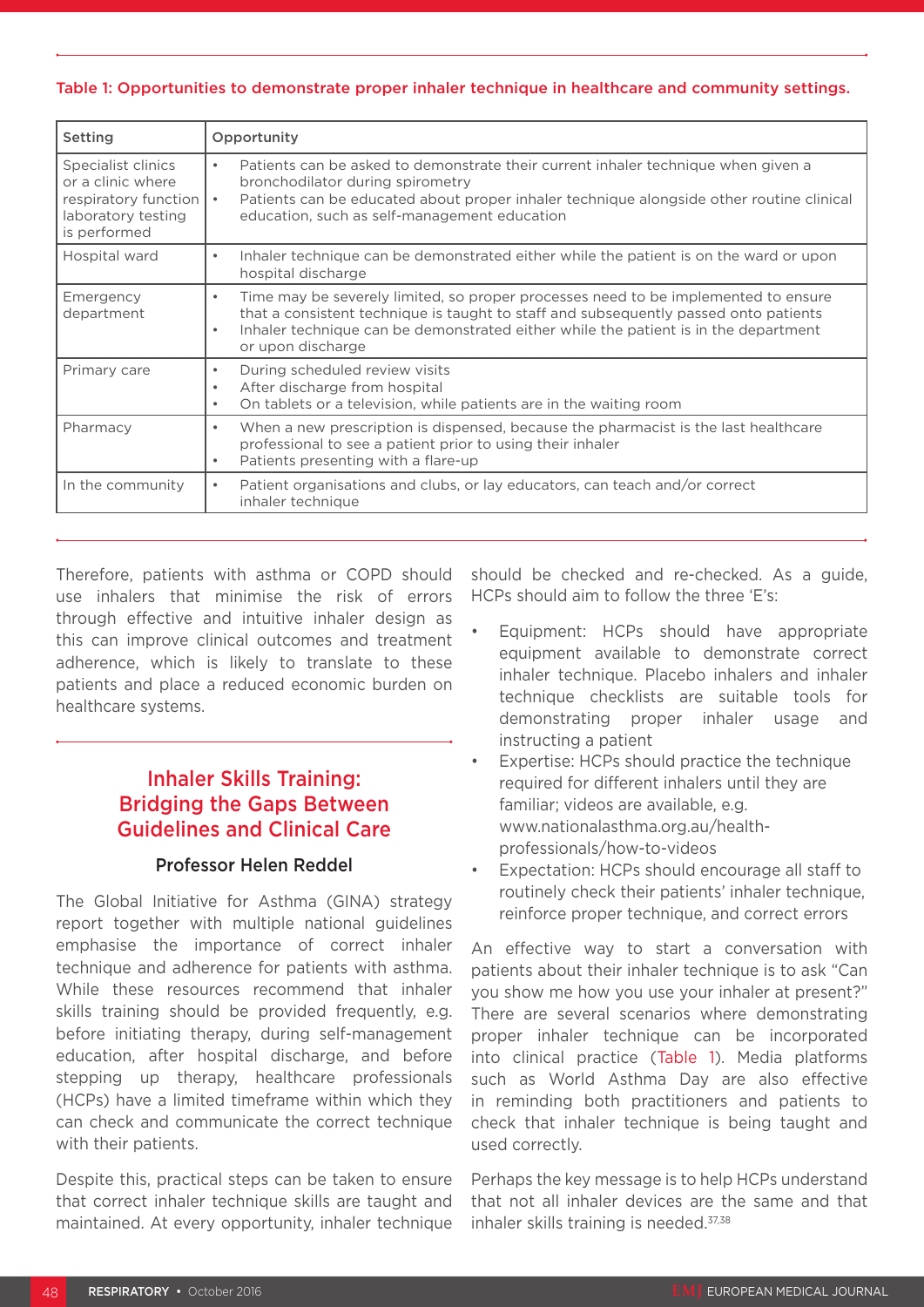Although both HCPs and patients can be taught the correct use of inhalers, errors often re-emerge over time. For HCPs, using inhaler technique checklists to check and correct their patients' inhaler technique may help to maintain their own skills.<sup>38</sup> For patients, the simple solution of placing a label with a checklist of steps on their inhaler with their initial inhaler technique errors was highlighted: this was recently found to improve maintenance of correct technique compared with no label when patients were assessed 3 months later (Basheti et al., unpublished data). More technological tools have been developed, including educational apps for patients, however the relative success of these interventions is still unclear.39

In conclusion, it is important to reinforce that teaching correct inhaler technique is the responsibility of every member of a healthcare team, and although HCP roles are demanding there is a need to be creative about how proper inhaler technique can be taught in clinical practice.

### Question and Answer Session

Q: In regards to children learning inhaler technique, who do they learn it from and are they learning it correctly?

Prof Bosnic-Anticevich replied that most patients with asthma start using an inhaler as a child and it is important to look at the scenario and environment in which they are learning to use their inhalers. The aim should be for the child to be autonomous in their use of inhaler and transition to managing their medications themselves. Data show that parents have concerns about medications and may not know how to properly use the inhalers, and would like to receive more education.

### Q: What can we do in current research to increase awareness of the importance of patient perspective and variability between patients?

Dr Beeh replied that the best way to persuade regulators is to generate good evidence that accounting for patient perspective and variability is linked to meaningful outcomes, and that this can be demonstrated with clinical studies on inhaler technique and adherence.

#### REFERENCES

1. The Henry J. Kaiser Family Foundation. Snapshots: Health Care Spending in the United States & Selected OECD Countries. 2011. Available at: http://kff.org/healthcosts/issue-brief/snapshots-health-carespending-in-the-united-states-selectedoecd-countries/. Last accessed: 14 September 2016.

2. Anderson HR et al. 50 years of asthma: UK trends from 1955 to 2004. Thorax. 2007;62(1):85-90.

3. National Review of Asthma Death. Why asthma kills. The National Review of Asthma Deaths (NRAD). 2014. Available at: https://www.rcplondon.ac.uk/ projects/outputs/why-asthma-still-kills. Last accessed: 14 September 2016.

4. Boulet LP et al. Evaluation of asthma control by physicians and patients. Can Respir J. 2002;9(6):417-23.

5. Haughney J et al. Achieving asthma control in practice: Understanding the reasons for poor control. Respir Med. 2008;102(12):1681-93.

6. Vestbo J et al. Adherence to inhaled therapy, mortality and hospital admission in COPD. Thorax. 2009;64(11):939-43.

7. Covvey JR et al. A comparison of medication adherence/persistence for asthma and chronic obstructive

pulmonary disease in the United Kingdom. Int J Clin Pract. 2014;68(10):1200-8.

8. Gamble J et al. The prevalence of nonadherence in difficult asthma. Am J Respir Crit Care Med. 2009;180(9):817-22.

9. Bourdin A et al. Adherence in severe asthma. Clin Exp Allergy. 2012;42(11): 1566-74.

10. Chrystyn H et al. Impact of patients' satisfaction with their inhalers on treatment compliance and health status in COPD. Respir Med. 2014;108(2):358-65.

11. Castro M et al. Reslizumab for inadequately controlled asthma with elevated blood eosinophil counts: results from two multicentre, parallel, doubleblind, randomised, placebo-controlled, phase 3 trials. Lancet Respir Med. 2015;3(5):355-66. Erratum in: Lancet Respir Med. 2015;3(4):e15.

12. Roche N et al. Effectiveness of inhaler devices in adult asthma and COPD. EMJ Respir. 2013;1:64-71.

13. Dolovich MB et al.; American College of Chest Physicians, American College of Asthma, Allergy, and Immunology. Device selection and outcomes of aerosol therapy: Evidence-based guidelines: American College of Chest Physicians/ American College of Asthma, Allergy, and

Immunology. Chest. 2005;127(1):335-71.

14. Brocklebank D et al. Systematic review of clinical effectiveness of pressurised metered dose inhalers versus other hand held inhaler devices for delivering corticosteroids in asthma. BMJ. 2001;323(7318):896-900.

15. Levy ML et al. Asthma patients' inability to use a pressurised metered-dose inhaler (pMDI) correctly correlates with poor asthma control as defined by the global initiative for asthma (GINA) strategy: a retrospective analysis. Prim Care Respir J. 2013;22(4):406-11.

16. Price D et al. Establishing the relationship of inhaler satisfaction, treatment adherence, and patient outcomes: a prospective, real-world, cross-sectional survey of US adult asthma patients and physicians. World Allergy Organ J. 2015;8(1):26.

17. Sandler N et al. Evaluation of inhaler handling-errors, inhaler perception and preference with Spiromax, Easyhaler and Turbuhaler devices among healthy Finnish volunteers: a single site, single visit crossover study (Finhaler). BMJ Open Resp Res. 2016;3(1):e000119.

18. Öztürk C et al. Evaluation of inhaler technique and patient satisfaction